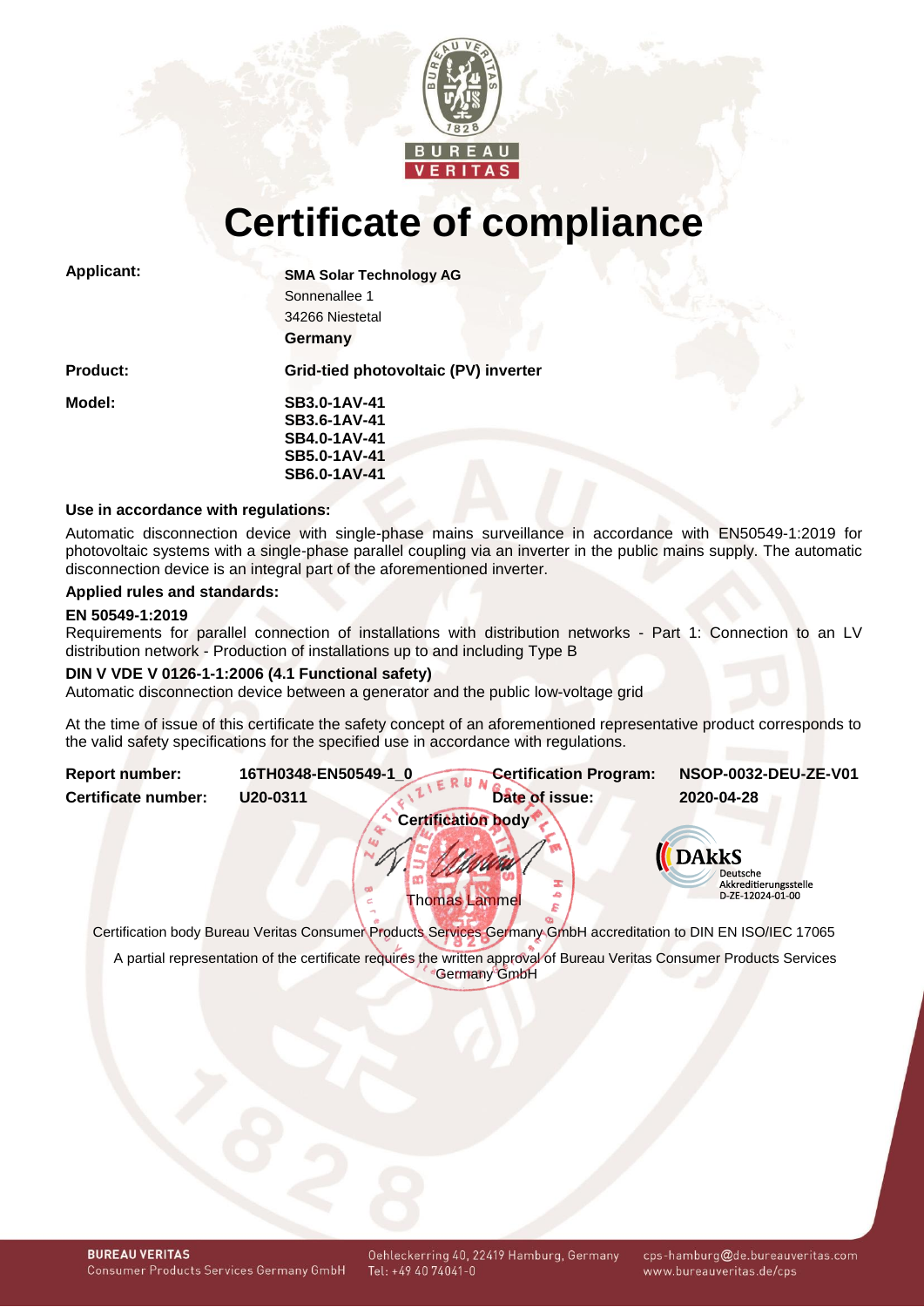

| Appendix                                                                         |                                                                               |                          |              |              |  |  |  |
|----------------------------------------------------------------------------------|-------------------------------------------------------------------------------|--------------------------|--------------|--------------|--|--|--|
| Extract from test report according to EN 50549-1                                 |                                                                               | Nr. 16TH0348-EN50549-1 0 |              |              |  |  |  |
| Type Approval and declaration of compliance with the requirements of EN 50549-1. |                                                                               |                          |              |              |  |  |  |
| Manufacturer / applicant:                                                        | <b>SMA Solar Technology AG</b><br>Sonnenallee 1<br>34266 Niestetal<br>Germany |                          |              |              |  |  |  |
|                                                                                  |                                                                               |                          |              |              |  |  |  |
| <b>Micro-generator Type</b>                                                      | Grid-tied photovoltaic inverter                                               |                          |              |              |  |  |  |
|                                                                                  | SB3.0-1AV-41                                                                  | SB3.6-1AV-41             | SB4.0-1AV-41 | SB5.0-1AV-41 |  |  |  |
| MPP DC voltage range [V]                                                         | $110 - 500$                                                                   | $130 - 500$              | $140 - 500$  | $175 - 500$  |  |  |  |
| Input DC voltage range [V]                                                       | max. 600                                                                      |                          |              |              |  |  |  |
| Input DC current [A]                                                             | $2 \times 15$                                                                 |                          |              |              |  |  |  |
| <b>Output AC voltage [V]</b>                                                     | 220 / 230 / 240; 50/60 Hz                                                     |                          |              |              |  |  |  |
| <b>Output AC current [A]</b>                                                     | 13                                                                            | 16                       | 18           | 22           |  |  |  |
| <b>Output power [VA]</b>                                                         | 3000                                                                          | 3680                     | 4000         | 5000         |  |  |  |
|                                                                                  |                                                                               |                          |              |              |  |  |  |
|                                                                                  | SB6.0-1AV-41                                                                  |                          |              |              |  |  |  |
| MPP DC voltage range [V]                                                         | $210 - 500$                                                                   |                          |              |              |  |  |  |
| Input DC voltage range [V]                                                       | max. 600                                                                      |                          |              |              |  |  |  |
| Input DC current [A]                                                             | $2 \times 15$                                                                 |                          |              |              |  |  |  |
| <b>Output AC voltage [V]</b>                                                     | 220 / 230 / 240; 50/60 Hz                                                     |                          |              |              |  |  |  |
| <b>Output AC current [A]</b>                                                     | 26,1                                                                          |                          |              |              |  |  |  |
| <b>Output power [VA]</b>                                                         | 6000                                                                          |                          |              |              |  |  |  |
|                                                                                  |                                                                               |                          |              |              |  |  |  |
| <b>Firmware version</b>                                                          | Beginning with 03.10.16.R                                                     |                          |              |              |  |  |  |
|                                                                                  |                                                                               |                          |              |              |  |  |  |
| <b>Measurement period:</b>                                                       | 2020-03-27 to 2020-04-27                                                      |                          |              |              |  |  |  |
|                                                                                  |                                                                               |                          |              |              |  |  |  |
| Description of the structure of the power generation unit:                       |                                                                               |                          |              |              |  |  |  |

The power generation unit is equipped with a PV and line-side EMC filter. The power generation unit has no galvanic isolation between DC input and AC output. Output switch-off is performed with single-fault tolerance based on two series-connected relays in each line and neutral. This enables a safe disconnection of the power generation unit from the network in case of error.